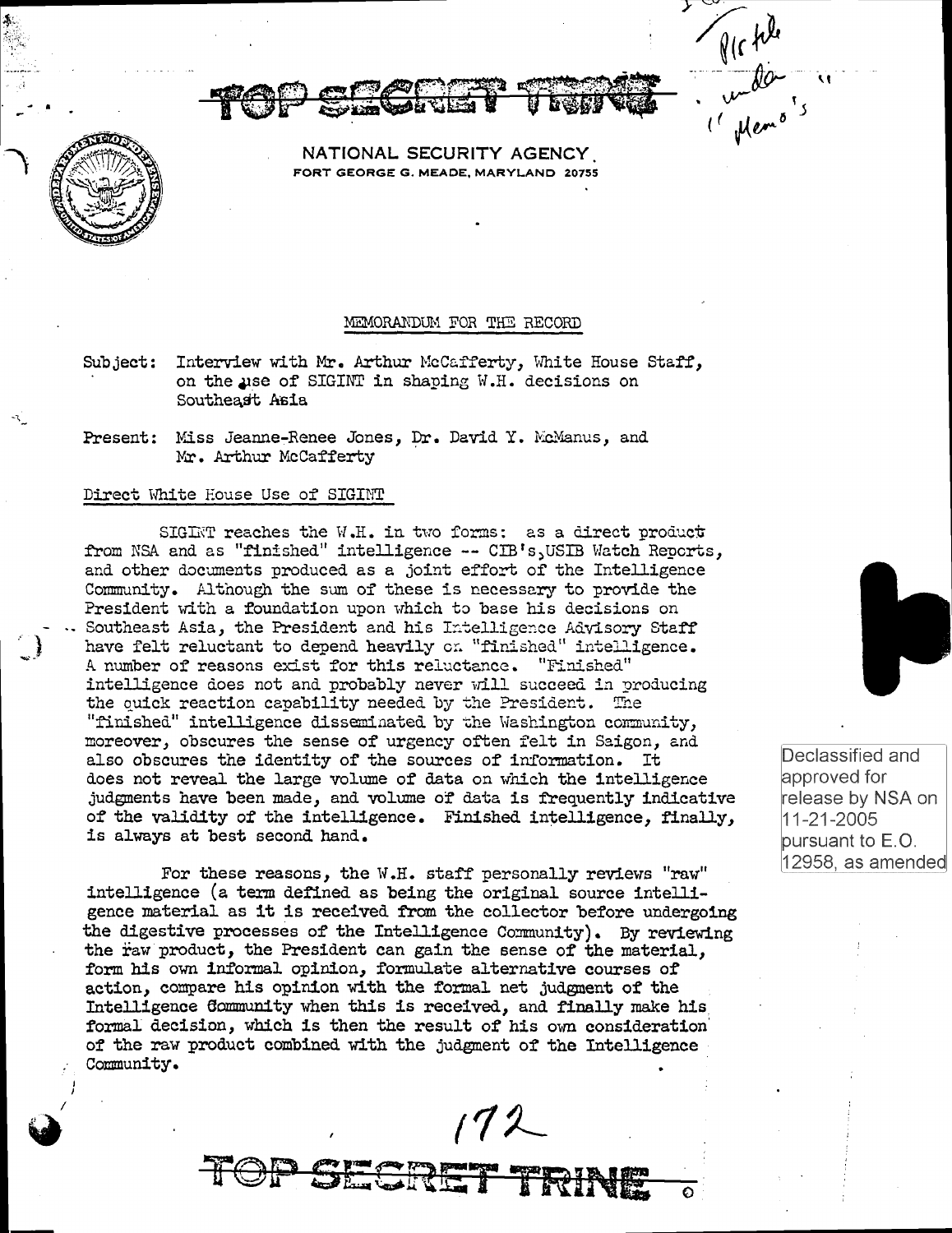

NATIONAL SECURITY AGENCY FORT GEORGE G. MEADE, MARYLAND 20755

An example of this process occurred during the Tet offensive of early 1968. Before the offensive and before receiving "finished intelligence, the President had formed an opinion based on raw product that the Viet Cong would change their tactics from a war of attrition to assaulting key cities and thus achieve a better press, if nothing else. The Tet offensive therefore came as no surprise, and the President gained insight into this change of tactics on a very timely basis by reviewing SIGINT provided directly to the WH.

# Mechanics of SIGINT transmittal to the WH

The transmittal of the raw SIGINT product from NSA to the WH is regulated through quasi-formal liaison. When criginally requested by the National Security Council to provide SIGINT support to the WH in this direct fashion, NSA assigned a civilian staff member as liaison officer with the WH. This liaison officer currently ascertains the needs of the WH and, as required, serves as an advisor on questions concerning the interpretation, clarification, and safeguarding of SIGINT product being transmitted directly to the WH. In some cases, the requirement calls for routine or periodic reports, in some cases it is for aperiodic reports, and in still other cases the need may be for a one-time report.

SIGINT product is currently passed directly to the WH by four secure communications systems: CRITICOMM (teleprinter); LSX (Longdistance Xerography) relayed through the National Military Command Center, Pentagon; Presidential Secure Voice Network (KY-3); and AUTOSEVOCOM (Automated Secure Voice Communications).

Normally NSA has responsibility for selecting the subject matter of the SIGINT material transmitted to the WH, but WH retains the prerogative of requiring NSA responses on SIGINT in the NSA inventory that may relate to a developing situation or to events observed by the WH in other sources of intelligence.

#### WH Processing of SIGINT

The President's Intelligence Advisory Staff has the function of reviewing SIGINT, along with other sources of intelligence, for items meriting Presidential attention. The Advisory Staff finds SIGINT more

 $3$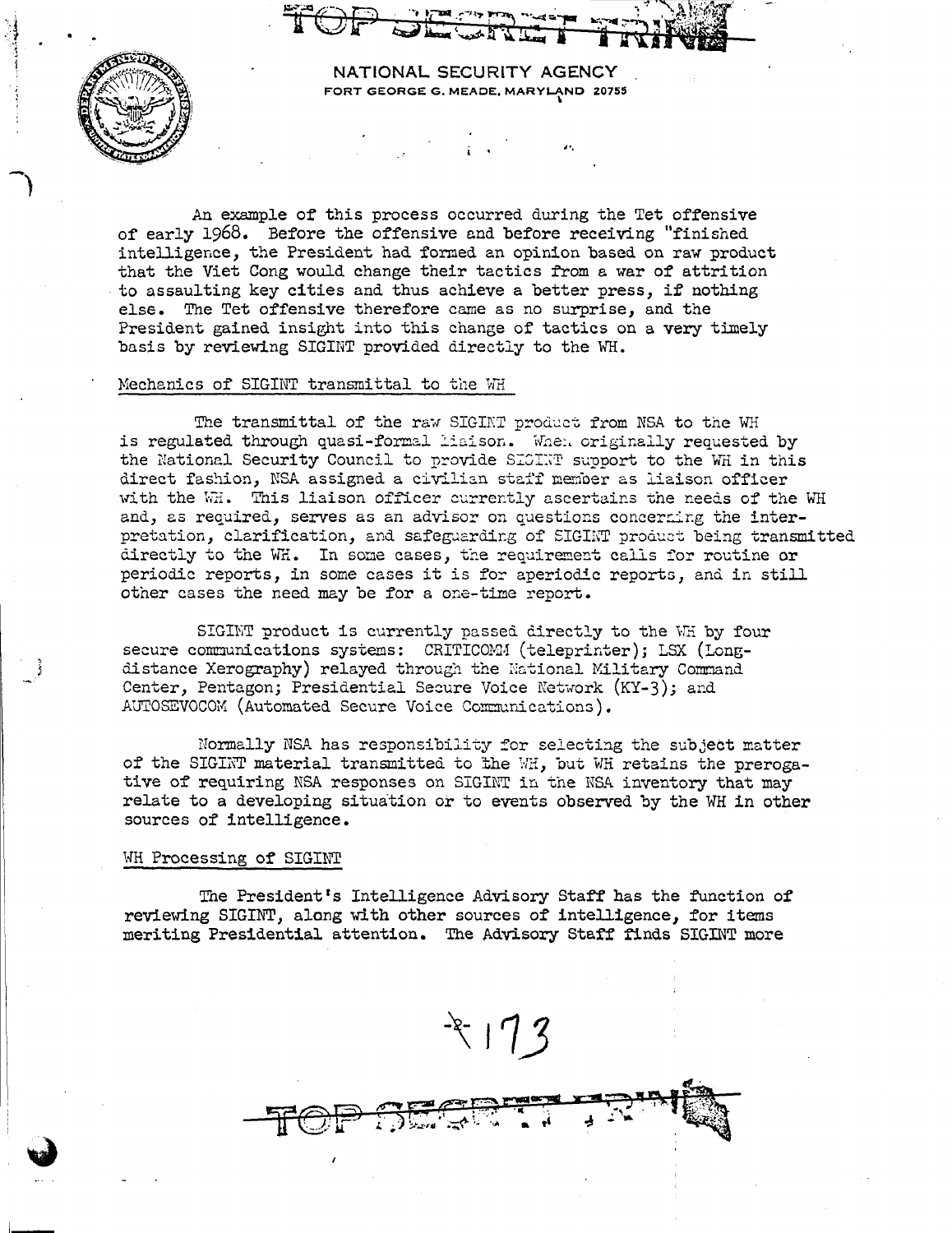



NATIONAL SECURITY AGENCY FORT GEORGE G. MEADE, MARYLAND 20755 NSA25X1 NSA25X3

セ

readily assimilable than other forms of "raw" intelligence since it comes to the WH accompanied by a NSA technical assessment of the content. Items selected for Presidential attention are analyzed and summarized for presentation to the President in the form of oral or written briefings. If there should be SIGINT data of outstanding significance, it is passed to him in its original form.

From time to time, and often stimulated by SIGINT received, the WH intelligence staff prepared "think pieces." These are transmitted to the President clearly designated as "think pieces" so that the President will withhold a formal decision until receiving the Intelligence Community assessment. The WH "think" document is circulated among members of the Community either to generate a community evaluation in the case of a subject not yet under community consideration or to stimulate the community to quicker response in the case of a subject already under community review. The use of the WH "think pieces" is in addition to, not in disharmony with, the normal Community assessment procedures conducted in response to WH requirements.

## Examples of WH use of SIGINT

Direct use of SIGINT at the WH began at the time of the Gulf of Tonkin incident in August 1964. The significance of this event was such that the WH minutely scrutinized all available intelligence having even the most remote relevance. The decision to retaliate or not to retaliate lay in determination of DRV intent or nonintert to attack. SIGINT alone provided the positive evidence of DRV premediation and was instrumental in shaping the President's decision to retaliate. In September 1964, another "incident" took place in the Gulf of Tonkin. Absence of SIGINT in this case led to the WH conclusion that the DRV had not preplanned any deliberate action in the Gulf of Tonkin at that time. Based on this NSA negative position voiced by DIRNSA, the President decided that the U.S. forces would not retaliate after the September incident.

### Violation of CHICOM/air space by U.S. aircraft

SIGINT influenced Presidential statements answering the aperiodic Communist Chinese claims of U.S. violations of its border. In response to Communist Chinese public complaints, the U.S. military forces concerned, on occasion, denied the violations on the basis of pilot statements, and other sources. To resolve doubts SIGINT, in the form of intercepted North Vietnamese tracking of hostile (U.S.) aircraft, served

 $\frac{1}{2}$  /74

STAR I BR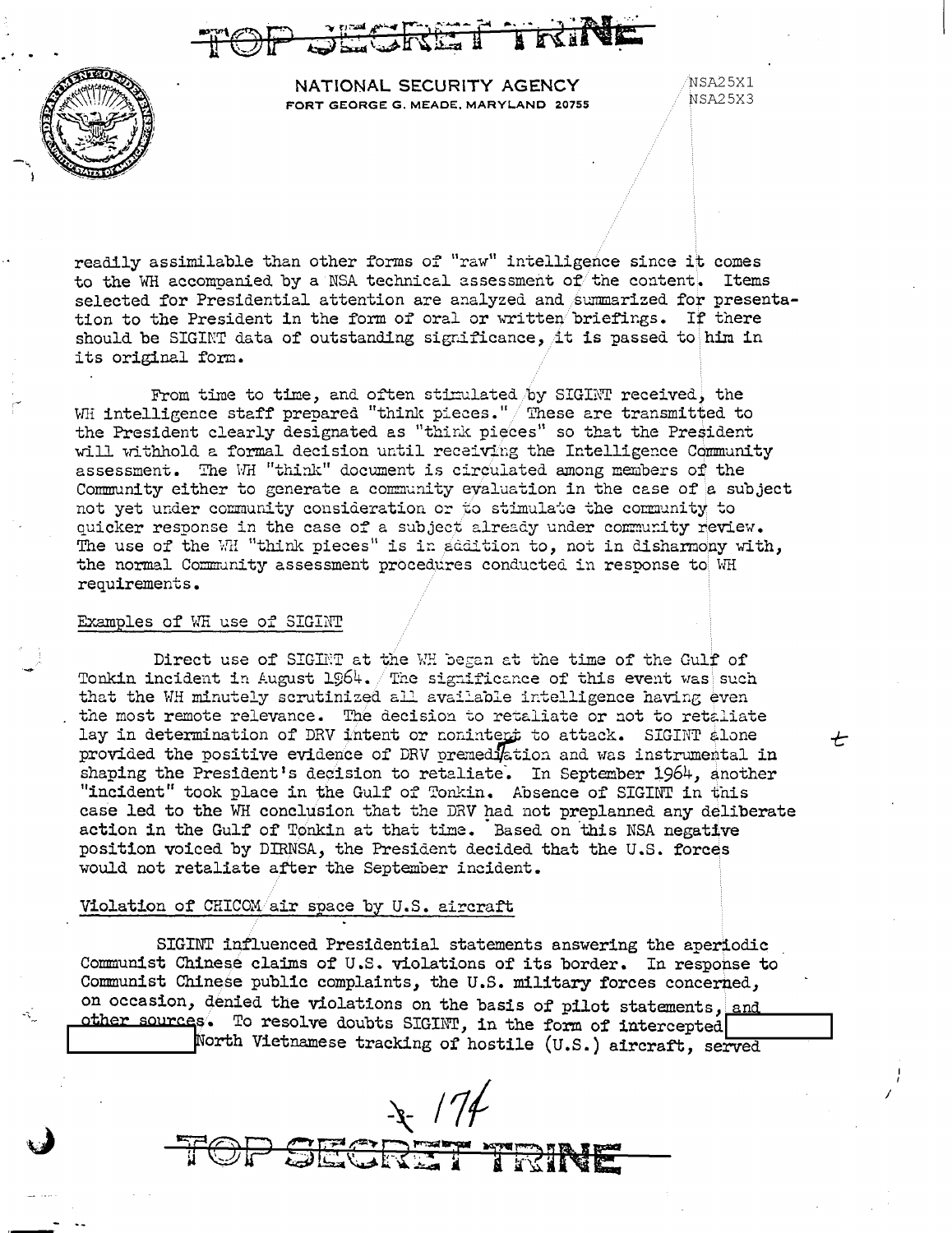NSA25X1 NSA25X3



NATIONAL SECURITY AGENCY FORT GEORGE G. MEADE, MARYLAND 20755

to adjudicate the opposing claims and to guide the President on issuing statements on this issue, enabling the President to accept or deny U.S. culpability. The WH considered that SIGINT has helped to prevent the unintentional involvement of Communist China officially in the Vietnam war.

# North Vietnamese Infiltration

SIGINT on North Vietnamese infiltration of South Vietnam has become a routine input to the WH. Before and during the 1964-65 infiltration of the North Vietnam (NVN) 325th Division into South Vietnam, the WH had not been following pure SIGINT; rather, at that time the WH was using two sources: MACV reports from the field and the "finished" product of the Intelligence Community incorporating SIGINT. At that time the WH was dependent upon the formal Washington intelligence community for assessment and was also just beginning to become acquainted with individual types of primary intelligence such as SIGINT.  $/$ In addition, at that time  $V$ h interest in infiltration was in the fact of infiltration and SIGINT was only one of several sources that demonstrated this fact. Between the time of the 325th Division inflitration and the inflitration of the 304th and 320th Divisions in late 1967 and early 1968, the MH accepted the infiltration figures established by MACV. During the infiltration of the  $304$ th and the  $320$ th Divisions, the WH learned to use SIGINT and the eryptologic agencies achieved success in exploiting the NVN infiltration communications. As a result, the WH came to rely solely upon SIGINT in assessing the number of infiltrators coming into South Vietnam from the north.

The advances of SIGINT technology of 1968 also have provided a sizeable input to White House Order-of-Battle bookkeeping. Prior to the Tet Offensive of early 1968 SIGINT had been producing a sizeable input concerning location, identification, and numbering of enemy forces within SVN. Following the Tet Offensive, the cryptologic success during March  $19\overline{2}8$ increased White House dependence upon SIGINT for Order-of-Battle to 90%.

#### Other Uses of SIGINT

SIGINT serves the WH in a number of other ways. traffic is scanned for information on the NVN internal economic situation and for the extent of North Vietnam's dependence on the Eurasian | communications Communist bloc countries. Content of exploitable and traffic analytic results from unexploitable communications provide valuable insights into peace probes. At times, SIGINT fills gaps